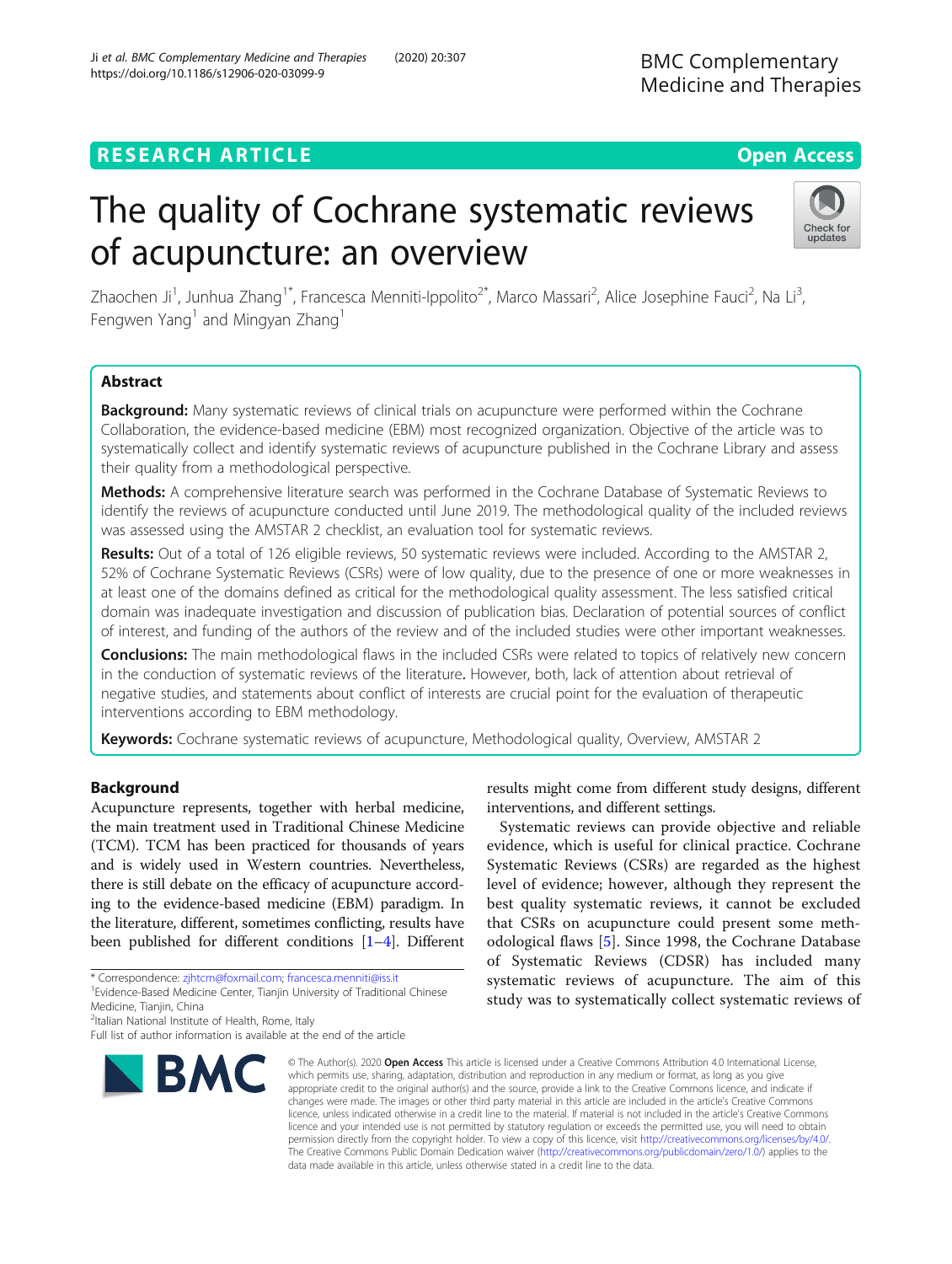acupuncture published in the Cochrane Library and to assess their methodological quality.

#### Methods

All eligible acupuncture-related systematic reviews in CDSR, up to June 2019, were searched. The searching query was "Acupuncture [Mesh] or Acupuncture [title, abstract, keywords]".

All types of acupuncture were included, such as "acupuncture", "auricular acupuncture", "electro acupuncture", "scalp acupuncture", "manual acupuncture (needle acupuncture)", "warming needle (heat needle)", "laser acupuncture", "acupressure" and "injection acupuncture". All outcome measures were eligible for inclusion in this review. Protocols of CSRs and withdrawn systematic reviews were excluded.

The extracted data included: title, author, nationality, year of publication, author's affiliation, type of disease, type of literature included, interventions, adverse reactions, outcome measures, literature searching database, update, literature quality assessment of clinical trials and study result (positive / negative).

Two reviewers (Zhaochen Ji and Na Li) extracted the data and cross-checked the consistency; disagreements were resolved by discussion with a third researcher (Junhua Zhang).

The methodological quality of CSRs was assessed using the AMSTAR 2 tool (A MeaSurement Tool to Assess Systematic Reviews) [[6\]](#page-6-0). The AMSTAR 2 checklist requires reviewers to answer: 1) yes, 2) no, 3) partial yes or 4) no meta-analysis conducted, on 16 items or domains. Seven of the 16 items are by default labeled as "Critical domains" because they can critically affect the validity of a review and its conclusions, the "Critical domains" 2, 4, 7, 9, 11, 13, and 15 are shown in Table 1. As recommended by AMSTAR 2 authors, we rated the overall quality of each included review on the basis of four levels: High (No or one non-critical weakness: the systematic review provides an accurate and comprehensive summary of the results of the available studies that

address the question of interest), Moderate (More than one non-critical weakness: the systematic review has more than one weakness but no critical flaws and it may provide an accurate summary of the results of the available studies that were included in the review), Low (One critical flaw with or without non-critical weaknesses: the review has a critical flaw and may not provide an accurate and comprehensive summary of the available studies that address the question of interest), Critically low (More than one critical flaw with or without non-critical weaknesses: the review has more than one critical flaw and should not be relied on to provide an accurate and comprehensive summary of the available studies) [[6\]](#page-6-0).

# Results

### Literature search

Using the described searching strategy, we obtained 126 potentially relevant reviews. Sixty-nine reviews were excluded because the intervention was not "acupuncture". Fifty-seven reviews were identified; of these, 2 reviews were withdrawn by the authors because "new citations are required and conclusions have changed" and because "the authors of this review have been unable to complete the update within the recommended two-year period"; 5 reviews from China were in preparation and only the protocol were present in the database. Finally, 50 CSRs were included (Fig. [1\)](#page-2-0).

The characteristics of the included CSRs are described in Table S[1](#page-6-0) [[7](#page-6-0)–[56](#page-7-0)].

All types of studies included in the CSRs were RCTs. In the 50 concluded reviews, a total of 837 RCTs with 92,903 participants (range 33–7667) were included.

The included CSRs were published from 2002 to June 2019, at an average of 3 published CSRs each year, with a peak of 8 CSRs published in 2018. Regarding the geographical distribution of the first author: 19 (38%) were from China, 13 (26%) were from Australia, 5 (10%) were from UK, and the remaining authors were from United States, Canada, South Korea, and Germany.

| <b>Table 1</b> Critical domains of AMSTAR 2 |  |  |
|---------------------------------------------|--|--|
|---------------------------------------------|--|--|

Item Critical Domains 2 Did the report of the review contain an explicit statement that the review methods were established prior to the conduct of the review and did the report justify any significant deviations from the protocol? 4 Did the review authors use a comprehensive literature search strategy? 7 Did the review authors provide a list of excluded studies and justify the exclusions? 9 Did the review authors use a satisfactory technique for assessing the risk of bias (RoB) in individual studies that were included in the review? 11 If meta-analysis was performed did the review authors use appropriate methods for statistical combination of results? 13 Did the review authors account for RoB in individual studies when interpreting/discussing the results of the review? 15 If they performed quantitative synthesis did the review authors carry out an adequate investigation of publication bias (small study bias) and discuss its likely impact on the results of the review?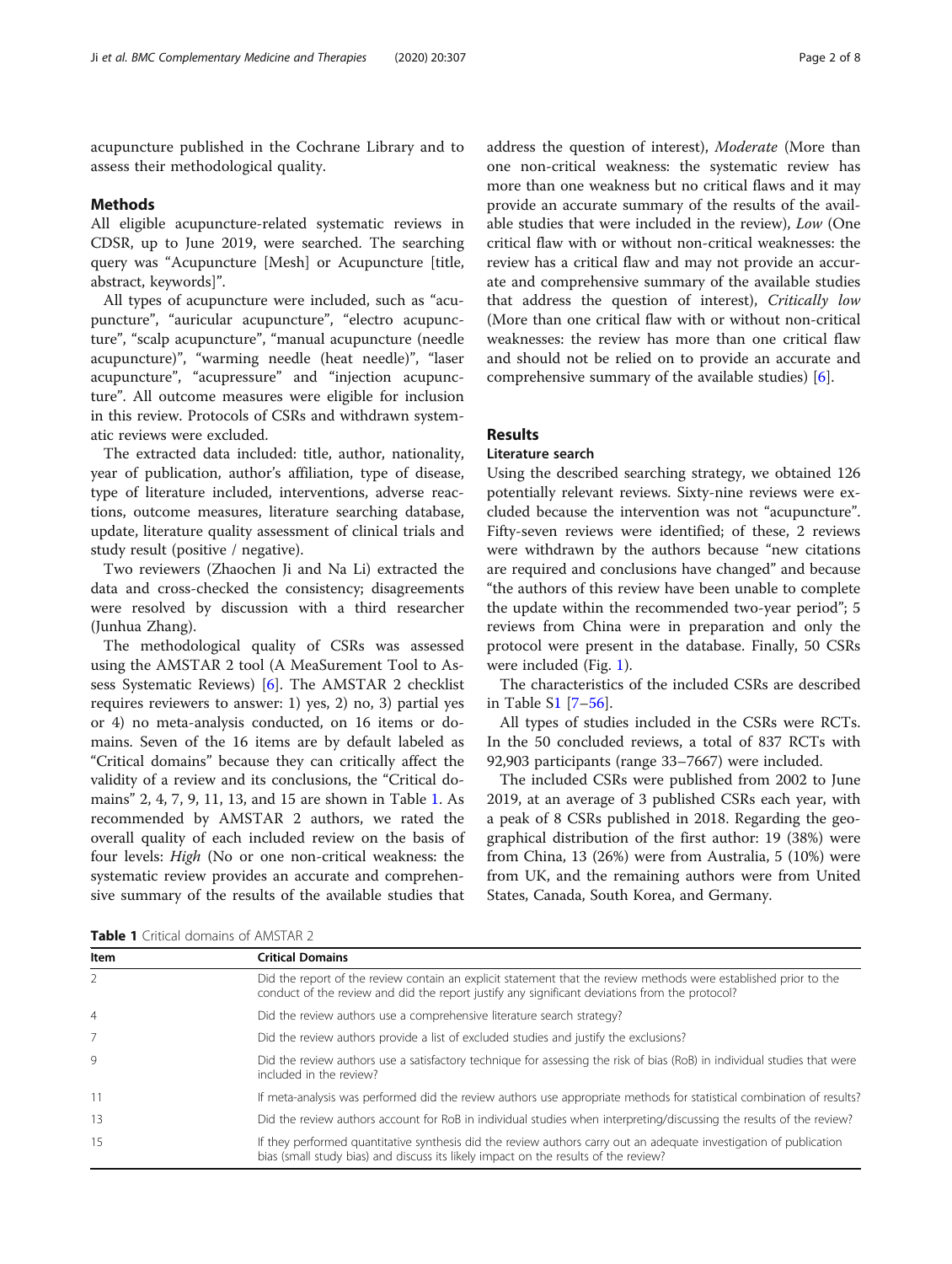<span id="page-2-0"></span>

With reference to the year of publication in the Cochrane database, only 13 reviews were updated within 5 years after publication [\[8](#page-6-0)–[11,](#page-6-0) [13,](#page-6-0) [31,](#page-7-0) [36](#page-7-0)–[38](#page-7-0), [43](#page-7-0), [49,](#page-7-0) [51,](#page-7-0) [54\]](#page-7-0).

The number of databases used for literature search in the included CSRs varied from 3 to 28 (mean: 9). All the included systematic reviews searched databases in English, while 31 reviews (62%) also searched Chinese databases. Among the English databases, EMBASE was the most searched (48 reviews), while MEDLINE was searched in 47 reviews. The Chinese databases searched were China National Knowledge Infrastructure [CNKI] (in 18 reviews), Vip Chinese science and technology journal database [VIP] (in 16 reviews), and SinoMed (in 15 reviews). The search frequencies of all the English and Chinese databases are shown in Table [2](#page-3-0).

The quality of the RCTs in the included CSRs was evaluated using different tools: 39 reviews referred to the bias risk assessment tool recommended by the

Cochrane Handbook for Systematic Reviews, 2 reviews referred to the Jadad scale [\[17](#page-6-0), [37](#page-7-0)], and one review referred to both [[50\]](#page-7-0). In 8 reviews, the methodological quality assessment tools were not explicitly reported [\[8](#page-6-0), [18,](#page-7-0) [20](#page-7-0)–[22,](#page-7-0) [28](#page-7-0), [54](#page-7-0), [55](#page-7-0)].

# Treated conditions

The included CSRs focused on 50 different diseases or conditions. Eight reviews (16%) evaluated acupuncture for joint and muscle pain [[8,](#page-6-0) [18,](#page-7-0) [20,](#page-7-0) [22](#page-7-0), [23](#page-7-0), [25](#page-7-0), [34](#page-7-0), [36](#page-7-0)], 5 reviews (9%) for obstetrics [\[11](#page-6-0), [16,](#page-6-0) [41,](#page-7-0) [42](#page-7-0), [44](#page-7-0)], 5 reviews (9%) for gynecological diseases [\[7](#page-6-0), [31,](#page-7-0) [32](#page-7-0), [43](#page-7-0), [56\]](#page-7-0), 3 reviews (4%) for stroke [\[51,](#page-7-0) [52,](#page-7-0) [54\]](#page-7-0) and 2 reviews (4%) for smoking cessation [\[21,](#page-7-0) [48\]](#page-7-0) The other diseases are listed in Table [S1](#page-6-0).

#### Acupuncture techniques

Eighteen (35%) CSRs did not define and describe the acupuncture technique used, while in the remaining CSRs, several types of acupuncture were employed. The 19 different acupuncture techniques used were summarized in four categories (Table [3](#page-4-0)).

The first category included traditional acupuncture, which consists of insertion of acupuncture needles in specific body points according to the traditional meridian theory. In clinical practice, small electrical charge and moxibustion are commonly added to traditional acupuncture (electroacupuncture and warm acupuncture). The second category of acupuncture included stimulation of defined body regions and points different from the traditional meridian theory, such as: scalp, dermal, face, tongue and ear. The third category was related to non-penetrated acupoint stimulation (meaning that no needle penetrates into the skin), such as acupressure, surface electrical stimulation, laser needle, magnetic needle, and moxibustion. The fourth category included other stimulations, such as acupoint bloodletting, intradermal needling, acupoint injection and embedding acupuncture. The interventions and controls are shown in Table [S2](#page-6-0).

#### Outcomes and safety

In terms of the reported outcomes, different acupuncture types used for different conditions produced different results. The majority of outcomes were related to improvement in quality of life (60%) and pain relief (32%).

The conclusions of included CSRs can be summarized into four categories: 1) thirty-two reviews (64%) concluded that the evidence was not sufficient or the level of evidence was not adequate; 2) seven reviews (14%) reported positive results and found acupuncture to be effective in the treatment of chronic kidney disease  $[26]$  $[26]$ , induction of labor [\[42](#page-7-0)], episodic migraine [\[32](#page-7-0)], tension-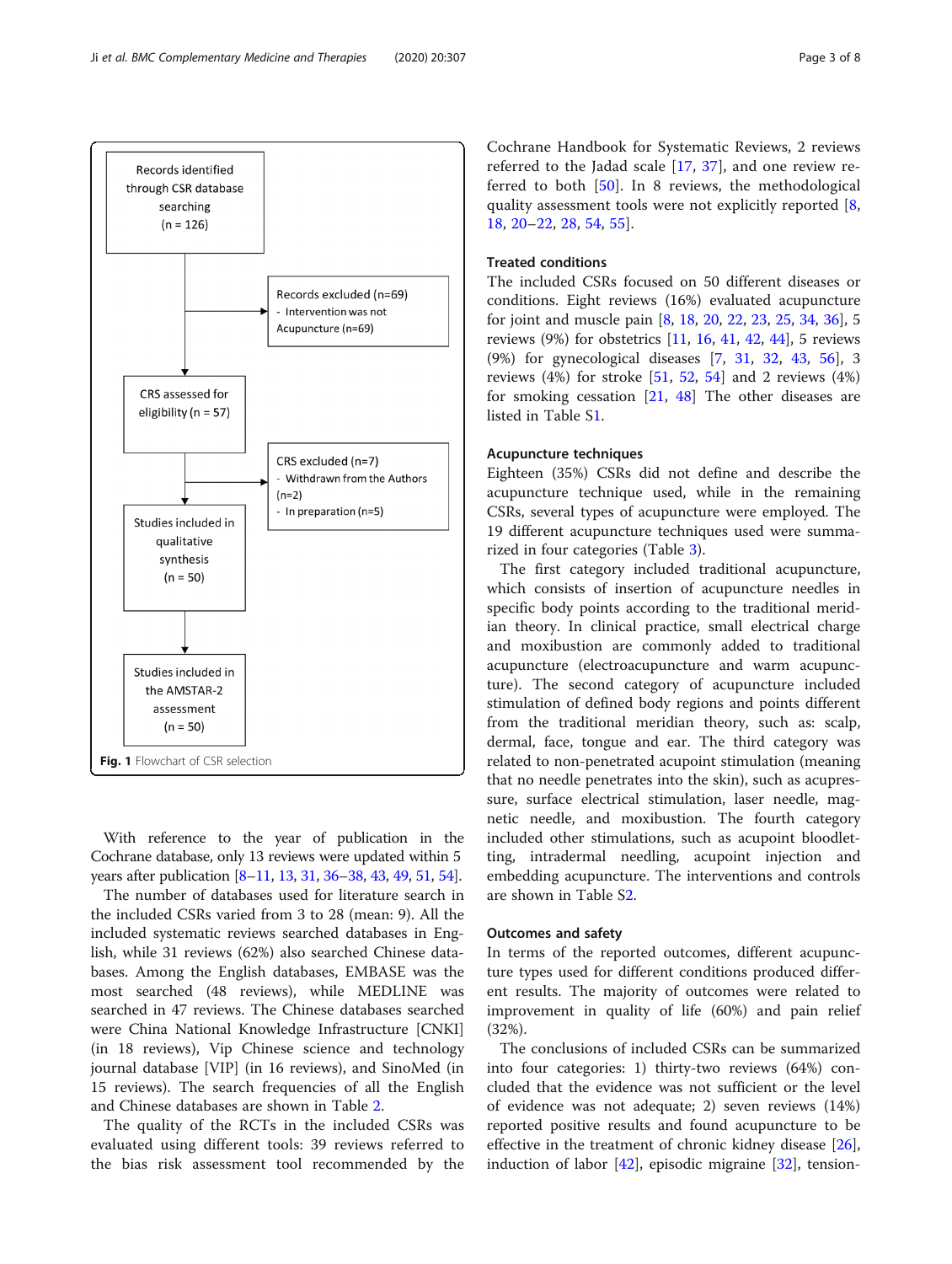| English Databases ( $N = 50$ ) | n(%)            | Chinese Databases ( $N = 50$ )               | n(%)                |
|--------------------------------|-----------------|----------------------------------------------|---------------------|
| <b>EMBASE</b>                  | 48 (96.0%)      | <b>CNKI</b>                                  | 18 (36.0%)          |
| <b>MEDLINE</b>                 | 47 (94.0%)      | <b>VIP</b>                                   | 16 (32.0%)          |
| <b>CENTRAL</b>                 | 37 (74.0%)      | CBM (Chinese bio-medical database)           | 15 (30.0%)          |
| <b>CINAHL</b>                  | 31 (62.0%)      | Wanfang                                      | $9(18.0\%)$         |
| AMED                           | 28 (56.0%)      | <b>TCMLARS</b>                               | $4(8.0\%)$          |
| PsycInfo                       | 14 (28.0%)      | <b>CJFD</b>                                  | $3(6.0\%)$          |
| <b>ICTRP</b>                   | 14 (28.0%)      | <b>CMCC</b>                                  | $4(8.0\%)$          |
| Clinicaltrials.gov             | 10 (20.0%)      | SinoMed                                      | $3(6.0\%)$          |
| Cochrane Library               | $7(14.0\%)$     | Chinese Acupuncture Trials Register          | $3(6.0\%)$          |
| PubMed                         | 6 (12.0%)       | China Master Theses Full-text Database       | $2(4.0\%)$          |
| <b>NCCAM</b>                   | $5(10.0\%)$     | China Proceedings of Conference Database     | $2(4.0\%)$          |
| <b>LILACS</b>                  | $3(6.0\%)$      | Index to Taiwan Periodical Literature System | $2(4.0\%)$          |
| mRCT                           | $4(8.0\%)$      | China Doctor Dissertation Full-text Database | $2(4.0\%)$          |
| Korean Medical Database        | $4(8.0\%)$      | Chinese Clinical Trials Registry             | $2(4.0\%)$          |
| Others <sup>a</sup>            | $< 4 (< 8.0\%)$ | China dissertation database                  | $2(4.0\%)$          |
|                                |                 | Index to Chinese Periodical Literature       | $2(4.0\%)$          |
|                                |                 | Others <sup>b</sup>                          | $< 2$ ( $< 4.0\%$ ) |

<span id="page-3-0"></span>Table 2 English and Chinese databases searched

a Cochrane Menstrual Disorders and Subfertility Group Trials Register, Current Controlled Trials, Dissertation Abstracts International: 3 (7.5%); Cochrane Controlled Trials Register, Database of Abstracts of Reviews of Effectiveness (DARE), Korean Medical Database, National Research Register, NIH-Clinical Trials Database, OVID, SCISEARCH, SIGLE, SPORTDiscus: 2 (5%); BIOSIS Previews, A database search of controlled clinical trials published in Japan, ACP Journal Club, ACUBRIEFS, CISCOM, Cochrane Bone Joint and Muscle Trauma Group Specialised Register, Cochrane Complementary Medicine Field Specialized Register, Cochrane Complementary Medicine Field's Trials Register, Cochrane Epilepsy Group Specialised Register, Cochrane Incontinence Group Specialised Register, Cochrane Inflammatory Bowel Disease and Functional Bowel Disorders Review Group Specialized Register, Cochrane Injuries Group Specialised Register, Cochrane Stroke Group Trials Register, Cumulative Index to Nursing and Allied Health, EBSCOhost, HealthSTAR, HSRProj via the National Library of Medicine, ISI Proceedings, ISI Web of Science, Japana Centra Revuo Medicina, J-East, MEDLINE in Process, MIDIRS, ProQuest Digital Dissertations, Science Citation Index, Stroke Trials Directory, ZETOC: 1 (2.5%) cantion distabase, Chinese Evidence-Based Medicine Database, Chine Chinese Biomedical Retrieval System, CSTDB, Chinese Social Science Citation Index, Chinese Science and Technique Journals Database, China National Infrastructure, Index to Chinese Periodical Literature, TCMDS

type headache [\[33](#page-7-0)], fibromyalgia [[18\]](#page-7-0), pain in childbirth  $[41]$  $[41]$ , and nausea and vomiting after surgery  $[30]$  $[30]$ ; 3) ten reviews (20%) reported "potential efficacy" for acute management and rehabilitation of traumatic brain injury [[49\]](#page-7-0), endometrial pain [[56](#page-7-0)], osteoarthritis [[34](#page-7-0)], schizophrenia [\[39](#page-7-0)], post stroke rehabilitation [[52\]](#page-7-0) breech presentation [[16\]](#page-6-0), side effects of chemotherapy or radiotherapy in persons with cancer  $[55]$  $[55]$ , acute stroke  $[51]$  $[51]$ , induction of labour [\[44](#page-7-0)], premenstrual syndrome [\[7](#page-6-0)]; and 4) one review reported negative results for irritable bowel syndrome [[35\]](#page-7-0).

With regard to acupuncture safety, 24 reviews (48%) reported adverse events in the included RCTs, eleven reviews (22%) did not report information about adverse events [\[8](#page-6-0), [20](#page-7-0), [22](#page-7-0), [32](#page-7-0)–[34,](#page-7-0) [37,](#page-7-0) [41](#page-7-0), [42](#page-7-0), [48](#page-7-0), [50](#page-7-0)], and 15 reviews (30%) reported no adverse events [[7,](#page-6-0) [9](#page-6-0), [11,](#page-6-0) [17](#page-6-0), [18](#page-7-0), [21,](#page-7-0) [26](#page-7-0), [28](#page-7-0), [29](#page-7-0), [38](#page-7-0)–[40,](#page-7-0) [43](#page-7-0), [49](#page-7-0), [56](#page-7-0)]. Regarding the main adverse events, 9 reviews reported unbearable pain or pain caused by anxiety [[12](#page-6-0), [13](#page-6-0), [15](#page-6-0), [16,](#page-6-0) [36,](#page-7-0) [47](#page-7-0), [51](#page-7-0), [52](#page-7-0), [54\]](#page-7-0); 5 reviews reported headache, dizziness or even syncope [[14](#page-6-0), [16,](#page-6-0) [23](#page-7-0), [35,](#page-7-0) [51\]](#page-7-0); 2 reviews reported local infection [[10](#page-6-0), [23\]](#page-7-0); 3 reviews reported local fever or swelling [\[10,](#page-6-0) [31](#page-7-0), [47\]](#page-7-0); 2 reviews reported blood stasis [\[19](#page-7-0), [31\]](#page-7-0); one review reported allergy [\[30\]](#page-7-0); and one review reported ear irritation [\[47\]](#page-7-0).

#### Quality assessment

The evaluation of CSRs using the AMSTAR 2 scale is presented in Table [S3](#page-6-0).

Almost half of CSRs were of high or medium quality: 8 CSRs (16%) were assessed as high quality, and 16 CSRs (32%) were assessed as medium quality. The highest quality CSRs were related to neuropathic pain in adults [[24\]](#page-7-0), glaucoma [\[29](#page-7-0)], postoperative nausea and vomiting [[30\]](#page-7-0), acute hordeolum [\[10](#page-6-0)], premenstrual syndrome [\[7](#page-6-0)], carpal tunnel syndrome [[15](#page-6-0)], symptomatic gastroparesis [[38\]](#page-7-0) and depression [\[45](#page-7-0)].

Analyzing Table [S3](#page-6-0) by column (Fig. [2\)](#page-5-0), we could discriminate met and unmet items, which highlighted some critical methodological issues.

Six of the 16 AMSTAR 2 items were met by all the CSRs included in our study: critical domain 2 (pre-specification of the review protocol); critical domain 7 (justification for study exclusion); domain 8 (description of the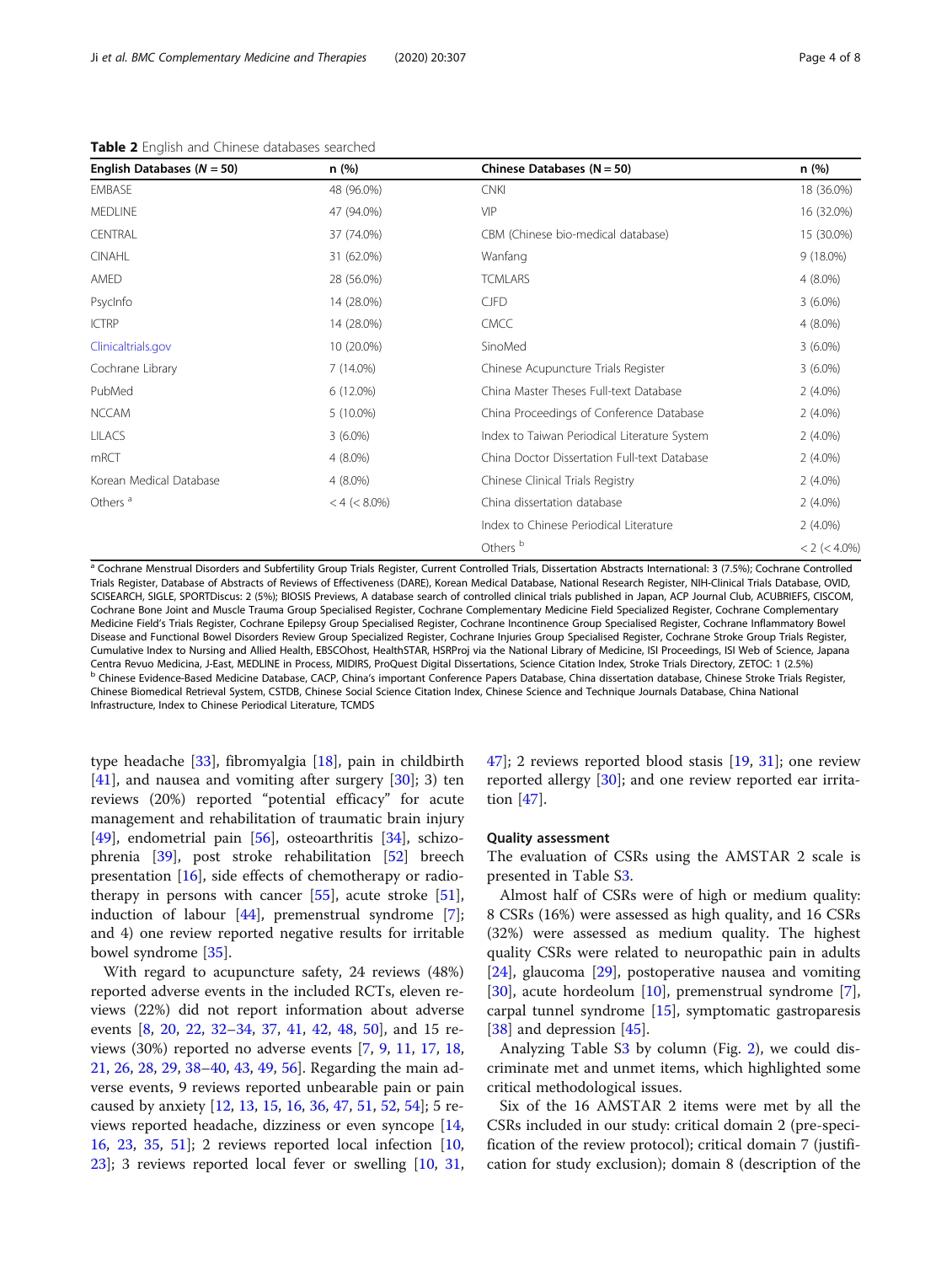| <b>Acupuncture Intervention</b>                             | n              | (%)    |
|-------------------------------------------------------------|----------------|--------|
| Traditional acupuncture with/without additional stimulation |                |        |
| Traditional acupuncture                                     | 45             | (88.2) |
| Electric acupuncture                                        | 17             | (33.3) |
| Warm acupuncture                                            | 4              | (7.8)  |
| Non-acupoint acupuncture                                    | 3              | (7.5)  |
| Pyonex                                                      | 1              | (2)    |
| Other acupoint stimulation                                  |                |        |
| Scalp needles                                               | 8              | (15.7) |
| Dermal needle                                               | 2              | (3.9)  |
| Face acupuncture                                            | 1              | (2)    |
| Tonque acupuncture                                          | 1              | (2)    |
| Ear acupuncture                                             | 14             | (27.5) |
| Non-penetrated acupoint stimulation                         |                |        |
| Acupressure                                                 | 16             | (31.4) |
| Surface electrical stimulation                              | 3              | (5.9)  |
| Laser needle                                                | 16             | (31.4) |
| Magnetic needle                                             | 3              | (5.9)  |
| Moxibustion                                                 | 9              | (17.6) |
| Other stimulations                                          |                |        |
| Acupoint injection                                          | 3              | (5.9)  |
| Embedding                                                   | $\mathfrak{D}$ | (3.9)  |
| Acupoint bloodletting                                       | 1              | (2)    |
| Intradermal needling                                        | 1              | (2)    |

<span id="page-4-0"></span>Table 3 The types and frequency of acupuncture interventions

included studies); critical domain 11 (appropriateness of meta-analytical methods); domain 12 (assessing of the potential impact of risk of bias); critical domain 13 (consideration of the risk of bias when interpreting the results of the review). In contrast, four items of the AMST AR 2 were less commonly met, thus indicating some methodological weaknesses: 1) for domain 3 (explanation for the study design inclusion) (6.0%); 2) for domain 10 (reporting the sources of funding) (38.0%); 3) for critical domain 15 (investigation and discussion of publication bias) (52%); 4) for domain 16 (reporting of potential sources of conflict of interest) (48%).

# **Discussion**

For this overview, we identified and analyzed 50 acupuncture-related CSRs published up to June 2019. Many of the included systematic reviews were updated, starting from 1998 [[32](#page-7-0), [37](#page-7-0)]. The methodological quality of the systematic reviews included in the Cochrane library, assessed using the AMSTAR 2 tool, was medium to high in 48% of the included CSRs, according to the rating overall confidence in the results of the reviews. More than half of the reviews were of low quality, due

to the presence of one or more weaknesses in at least one critical domain. The less satisfied critical domain of the AMSTAR 2 evaluation tool was the adequate investigation of publication bias (critical domain 15). However, regarding the assessment of publication bias a negative evaluation can be attributed to the year of publication (before 2007 assessment of publication bias was not common) and the number of trials included in the review: a minimum of 10 trials are usually required to perform a funnel plot, a graphical tool used to describe the presence of publication bias. In general, publication bias is a well-known issue in the Chinese literature [\[57](#page-7-0)–[59](#page-7-0)].

Only 2 reviews resulted of critically low quality, both conducted and published in the early 2000s (2003 and 2005), with the following unmet critical domains of AMSTAR 2: comprehensive literature search; risk of bias, in particular publication bias.

However, the AMSTAR 2 evaluation pointed out some particular issues associated with the CSRs on acupuncture. In 8% of the reviews, authors did not use a comprehensive literature search strategy. Although most of the acupuncture RCTs were published in China, Chinese literature databases were not always searched, likely due to language limitations and accessibility of Chinese databases.

With regard to non-critical domain of the AMSTAR 2, the less met domains were number 10 (38%) and number 16 (48%), related respectively to funding and conflict of interest. In many of the studies included in the reviews, funding sources were not declared, this issue was also not often reported, so as the potential conflict of interest of authors that conducted the reviews.

In order to investigate if there was an improvement in the quality of newer reviews with regard to older ones, two sensitivity analyses were performed evaluating reviews published after 2010 and after 2015. In the first analysis 41 reviews were selected and the percentage of medium to high quality was increased to 56%, with a further increase to 65% in the last 5-year period. However, publication bias still remains the main issue to deal with. Five reviews did not adequately investigate or discuss the risk of publication bias, even if the number of included clinical trials were over the minimum number of 10 studies usually required.

Lack of retrieval of negative studies in the literature is a crucial point for the evaluation of therapeutic interventions according to EBM methodology; thus, more efforts should be put in the retrieval of grey literature and negative results. To advance in science a cultural change is needed, negative results are as important as positive ones to improve knowledge on efficacy of treatments.

Due to the large variety of intervention/control measures and outcomes in each CSR, it is difficult to reach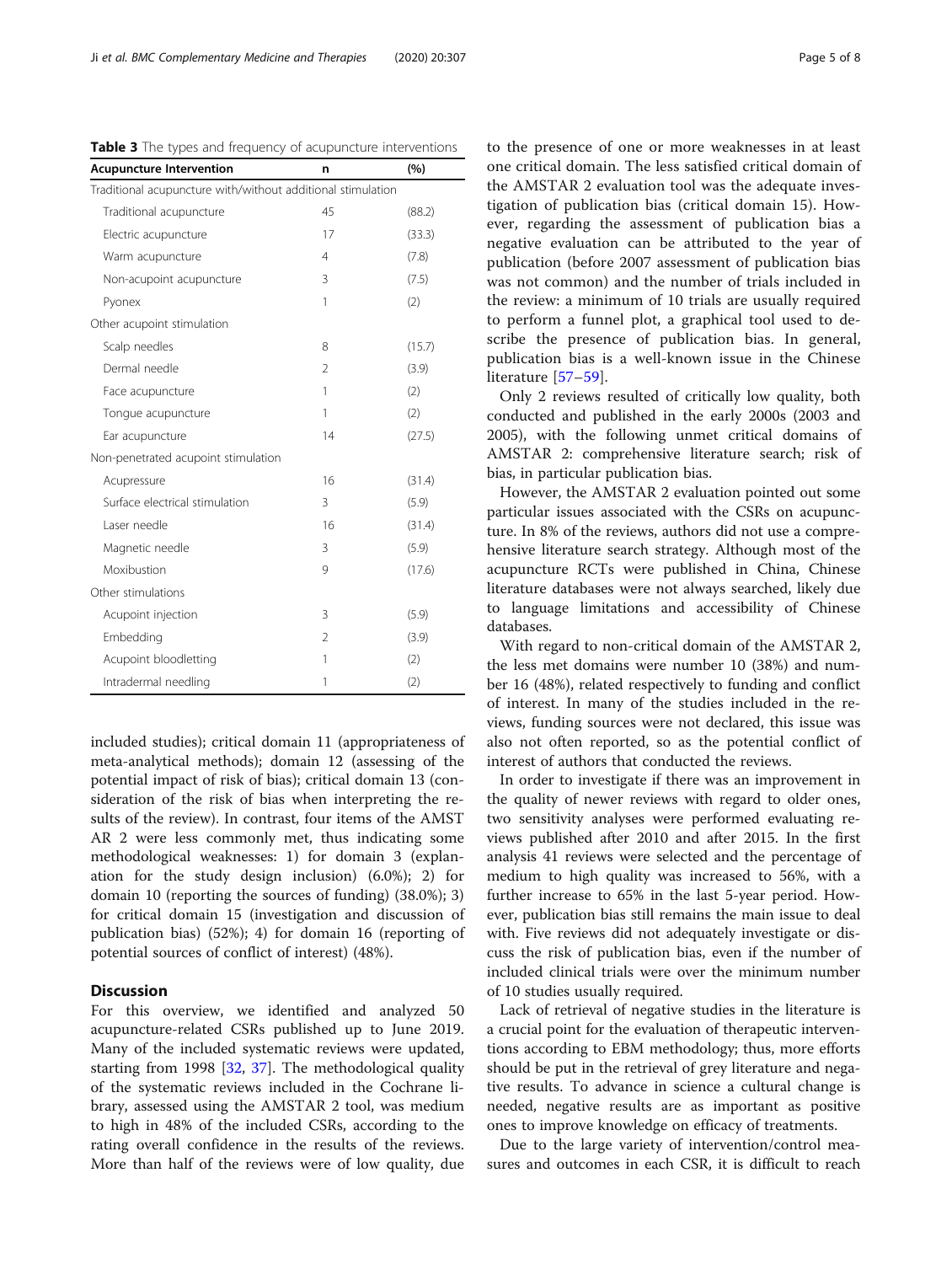<span id="page-5-0"></span>

general conclusions about clinical efficacy of acupuncture. However, according to the results of some CSRs, acupuncture seems to produce more positive effects than sham acupuncture or no treatment for pain or quality of life.

Comparing CSRs of acupuncture in the past five years (2015–2019) with CSRs of acupuncture in the preceding years, we can find an increase of more than 10% in the coincidence rate of 9 of 16 items (1, 3, 4, 9, 10, 11, 12, 15, 16); among them, the items 10, 15 and 16 had an increase of more than 35%, and the items 4, 11 and 12 of more than 20%. Meanwhile, the coincidence rate of 3 items (5, 6, 14) has decreased, particularly item 6 with a decrease of more than 30%.

Since the large time span considered in this overview, the low quality rating of early published researches can be explained by the different methodological quality standards required in the preceding years. Improved standards in methodological evaluation can enhance the quality of CSRs and, in fact, the quality of acupuncture CSRs is increasing over time. On the basis of the quality evaluation performed in this article, we believe that some points are worthy of consideration and improvement, in particular:

explanation for the study design inclusion, reporting of the sources of funding, investigation and discussion of publication bias, reporting of potential sources of conflict of interest.

A more comprehensive search strategy including as much databases and languages as possible, especially Chinese, should be encouraged. International and interdisciplinary collaboration should be promoted when dealing with traditional medicines (e.g. Acupuncture) to integrate EBM methodology. Last but not least, the researchers should regularly update systematic reviews with the best methodological standards to improve quality overtime.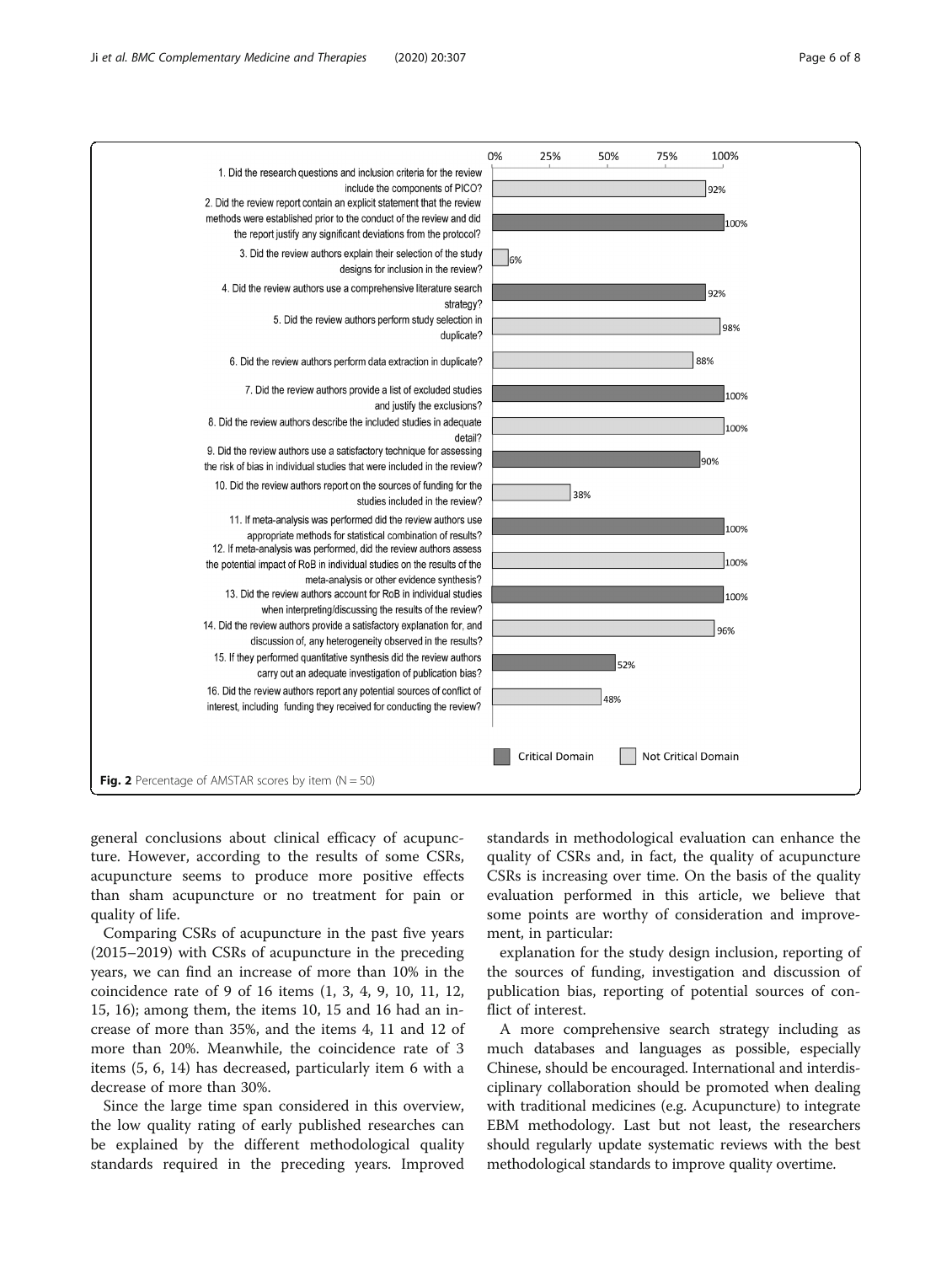# <span id="page-6-0"></span>Limitation

Since this study conducted a quality assessment of systematic reviews included in the Cochrane Library, it does not consider all the systematic reviews conducted on acupuncture. To avoid a misleading generalization, this limitation should be taken into consideration.

#### Conclusions

In general, only half of the included CSRs were of medium to high quality according to the AMSTAR 2 evaluation tool, the main flaw being publication bias evaluation and discussion. Publication bias is very common in the Chinese literature and only in more recent years it has started to be considered, together with conflict of interest declarations and funding sources. Improvements in the evaluation of traditional Chinese medicine according to EBM methodology can promote the interdisciplinary collaboration and the quality of the studies.

#### Supplementary information

Supplementary information accompanies this paper at [https://doi.org/10.](https://doi.org/10.1186/s12906-020-03099-9) [1186/s12906-020-03099-9](https://doi.org/10.1186/s12906-020-03099-9).

Additional file 1 Table S1. Characteristics of the 50 included Cochrane Systematic Reviews [1-6]. Table S2. The interventions and controls table. Table S3. AMSTAR-2 scale (\*) [table fully updated no track changes used].

#### Abbreviations

CSR: Cochrane Systematic Review; EBM: Evidence-Based Medicine; TCM: Traditional Chinese Medicine; CDSR: Cochrane Database of Systematic Reviews

#### Acknowledgements

The study was conducted in collaboration with researchers of the Italian National Institute of Health in the framework of the Joint Sino-Italian Laboratory on Traditional Chinese Medicine.

Thanks to the authors of the published Cochrane system review of acupuncture to provide primary data.

We would like to express our sincere gratitude to the BMC Complementary Medicine and Therapies Editorial Office for his continued providing services and assistance to the author during the COVID-19 outbreak.

#### Authors' contributions

ZJ, JZ, NL, FY, MZ: Retrieved, read and evaluated the literature and draft the manuscript. FMI, MM, AJF: Revised the findings, validated the AMSTAR 2 evaluation and wrote the final version of the article. All authors have read and approved this manuscript.

#### Funding

This overview was funded from the Tianjin Government Youth Talents Project (201504 Junhua Zhang)/ Tianjin Government education commission 'the 13th five-year plan' innovation team training plan- Traditional Chinese Medicine Clinical Evaluation Method (TD13–5047 Junhua Zhang), and authors have had full control of all primary data.

#### Availability of data and materials

Please refer to the supporting Information.

#### Ethics approval and consent to participate

This study is an overview of the literature, thus, ethics approval was not needed.

#### Consent for publication

The study group consented to publish.

#### Competing interests

We declare that we have no conflicts of interest.

#### Author details

<sup>1</sup> Evidence-Based Medicine Center, Tianjin University of Traditional Chinese Medicine, Tianjin, China. <sup>2</sup>Italian National Institute of Health, Rome, Italy.<br><sup>3</sup>School of Social and Political Sciences Institute of boalth and wellbein <sup>3</sup> School of Social and Political Sciences, Institute of health and wellbeing, University of Glasgow, Glasgow, UK.

#### Received: 19 August 2019 Accepted: 29 September 2020 Published online: 14 October 2020

#### References

- 1. Hinman RS, McCrory P, Pirotta M, et al. Acupuncture for chronic knee pain: a randomized clinical trial. JAMA. 2014;312:1313–22. [https://doi.org/10.1001/](https://doi.org/10.1001/jama.2014.12660) [jama.2014.12660](https://doi.org/10.1001/jama.2014.12660).
- 2. Baxter GD, Tumilty S. Treating chronic knee pain with acupuncture. JAMA. 2015;313:626–7. <https://doi.org/10.1001/jama.2014.18511>.
- 3. Zhao L, Chen J, Li Y, et al. The long-term effect of acupuncture for migraine prophylaxis: a randomized clinical trial. JAMA Intern Med. 2017;177:508–15. <https://doi.org/10.1001/jamainternmed.2016.9378>.
- 4. Liu Z, Liu Y, Xu H, et al. Effect of Electroacupuncture on urinary leakage among women with stress urinary incontinence: a randomized clinical trial. JAMA. 2017;317:2493–501. [https://doi.org/10.1001/jama.2017.7220.](https://doi.org/10.1001/jama.2017.7220)
- 5. Hu J, Zhang J, Zhao W, et al. Cochrane systematic reviews of Chinese herbal medicines: an overview. PLoS One. 2011;6:e28696. [https://doi.org/10.1371/](https://doi.org/10.1371/journal.pone.0028696) [journal.pone.0028696](https://doi.org/10.1371/journal.pone.0028696).
- 6. Shea BJ, Reeves BC, Wells G, et al. AMSTAR 2: a critical appraisal tool for systematic reviews that include randomised or non-randomised studies of healthcare interventions, or both. BMJ. 2017;358:j4008. [https://doi.org/10.](https://doi.org/10.1136/bmj.j4008) [1136/bmj.j4008](https://doi.org/10.1136/bmj.j4008).
- 7. Armour M, Ee CC, Hao J, et al. Acupuncture and acupressure for premenstrual syndrome. Cochrane Database Syst Rev. 2018;8:CD005290. [https://doi.org/10.1002/14651858.CD005290.pub2.](https://doi.org/10.1002/14651858.CD005290.pub2)
- 8. Casimiro L, Barnsley L, Brosseau L, et al. Acupuncture and electroacupuncture for the treatment of rheumatoid arthritis. Cochrane Database Syst Rev Published Online First. 2005. [https://doi.org/10.1002/](https://doi.org/10.1002/14651858.CD003788.pub2) [14651858.CD003788.pub2](https://doi.org/10.1002/14651858.CD003788.pub2).
- 9. Chen N, Zhou M, He L, et al. Acupuncture for Bell's palsy. Cochrane Database Syst Rev Published Online First. 2010. [https://doi.org/10.1002/](https://doi.org/10.1002/14651858.CD002914.pub5) [14651858.CD002914.pub5](https://doi.org/10.1002/14651858.CD002914.pub5).
- 10. Cheng K, Law A, Guo M, et al. Acupuncture for acute hordeolum. Cochrane Database Syst Rev Published Online First. 2017. [https://doi.org/10.1002/](https://doi.org/10.1002/14651858.CD011075.pub2) [14651858.CD011075.pub2](https://doi.org/10.1002/14651858.CD011075.pub2).
- 11. Cheong YC, Dix S, Ng EHY, et al. Acupuncture and assisted reproductive technology. Cochrane Database Syst Rev Published Online First. 2013. [https://doi.org/10.1002/14651858.CD006920.pub3.](https://doi.org/10.1002/14651858.CD006920.pub3)
- 12. Cheuk DK, Wong V, Chen WX. Acupuncture for autism spectrum disorders (ASD). Cochrane Database Syst Rev Published Online First. 2011. [https://doi.](https://doi.org/10.1002/14651858.CD007849.pub2) [org/10.1002/14651858.CD007849.pub2.](https://doi.org/10.1002/14651858.CD007849.pub2)
- 13. Cheuk DK, Yeung W-F, Chung KF, et al. Acupuncture for insomnia. Cochrane Database Syst Rev Published Online First. 2012. [https://doi.org/10.1002/](https://doi.org/10.1002/14651858.CD005472.pub3) [14651858.CD005472.pub3](https://doi.org/10.1002/14651858.CD005472.pub3).
- 14. Cheuk DK, Wong V. Acupuncture for epilepsy. Cochrane Database Syst Rev Published Online First. 2014. [https://doi.org/10.1002/14651858.CD005062.](https://doi.org/10.1002/14651858.CD005062.pub4) pub<sub>4</sub>
- 15. Choi G-H, Wieland LS, Lee H, et al. Acupuncture and related interventions for the treatment of symptoms associated with carpal tunnel syndrome. Cochrane Database Syst Rev Published Online First. 2018. [https://doi.org/10.](https://doi.org/10.1002/14651858.CD011215.pub2) [1002/14651858.CD011215.pub2](https://doi.org/10.1002/14651858.CD011215.pub2).
- 16. Coyle ME, Smith CA, Peat B. Cephalic version by moxibustion for breech presentation. Cochrane Database Syst Rev Published Online First. 2012. [https://doi.org/10.1002/14651858.CD003928.pub3.](https://doi.org/10.1002/14651858.CD003928.pub3)
- 17. Cui Y, Wang Y, Liu Z. Acupuncture for restless legs syndrome. Cochrane Database Syst Rev Published Online First. 2008. [https://doi.org/10.1002/](https://doi.org/10.1002/14651858.CD006457.pub2) [14651858.CD006457.pub2](https://doi.org/10.1002/14651858.CD006457.pub2).